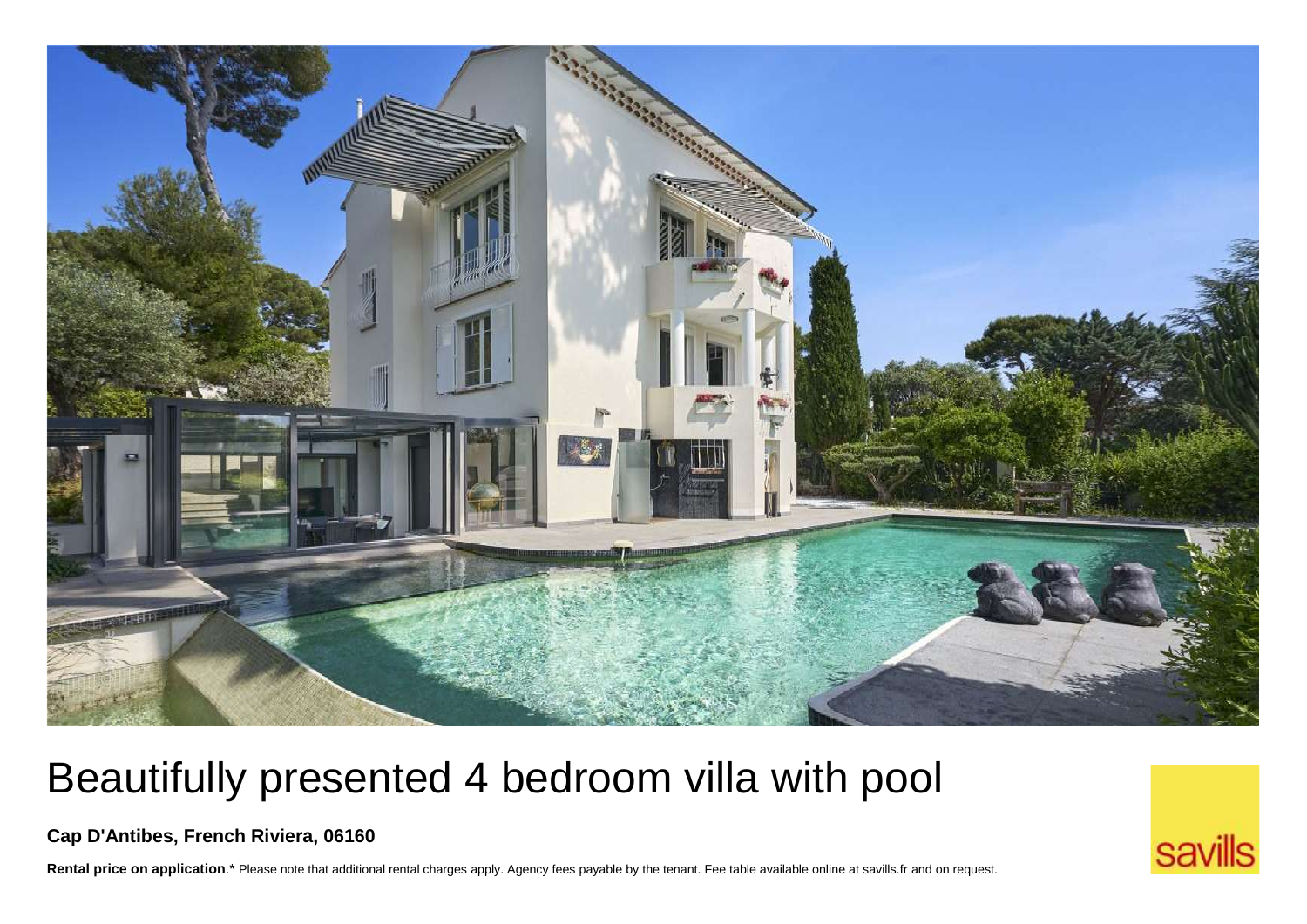- Ideally located for the beaches
- Sea view from the 1st floor
- 4 en suite bedrooms
- Gym / garage
- Landscaped grounds with pool
- $\cdot$  260 sq m
- DPE: F (357) GES: C (11)
- CAN200098

#### **Local Information**

The idyllic peninsula of Cap d'Antibes is ideally located between Nice and Cannes and consists mainly of prestigious, sprawling estates enjoying stunning natural scenery.

Cap d'Antibes has preserved its position as one of the most attractive and pleasant locations for holidays, famous for its walks along the coastline.

While the neighbouring localities of Antibes and Juan les Pins offer our clients a lively and bustling atmosphere, Cap d'Antibes remains a tranquil and isolated haven.

Approximately 16km from Nice international airport, 12km to Cannes and 50km to Monaco.

## **About this property**

Ideally located on the East side of Cap d'Antibes, close to the beaches, this beautifully presented property, boasts charming gardens and a sea view.

With a living area of approximately 260 sq m, arranged over 3 levels. the villa features a reception room, a veranda style dining room, a guest cloakroom and a gym on the ground floor. Two en suite bedrooms are situated on the first floor whilst the second floor includes two further en suite bedrooms.

Landscaped flat grounds of approximately 1,400 sq m with pool complete this charming property.

## **Viewing**

All viewings will be accompanied and are strictly by prior arrangement through Savills Cap d'Antibes Office. Telephone: +33 (0)4 97 06 06 90.





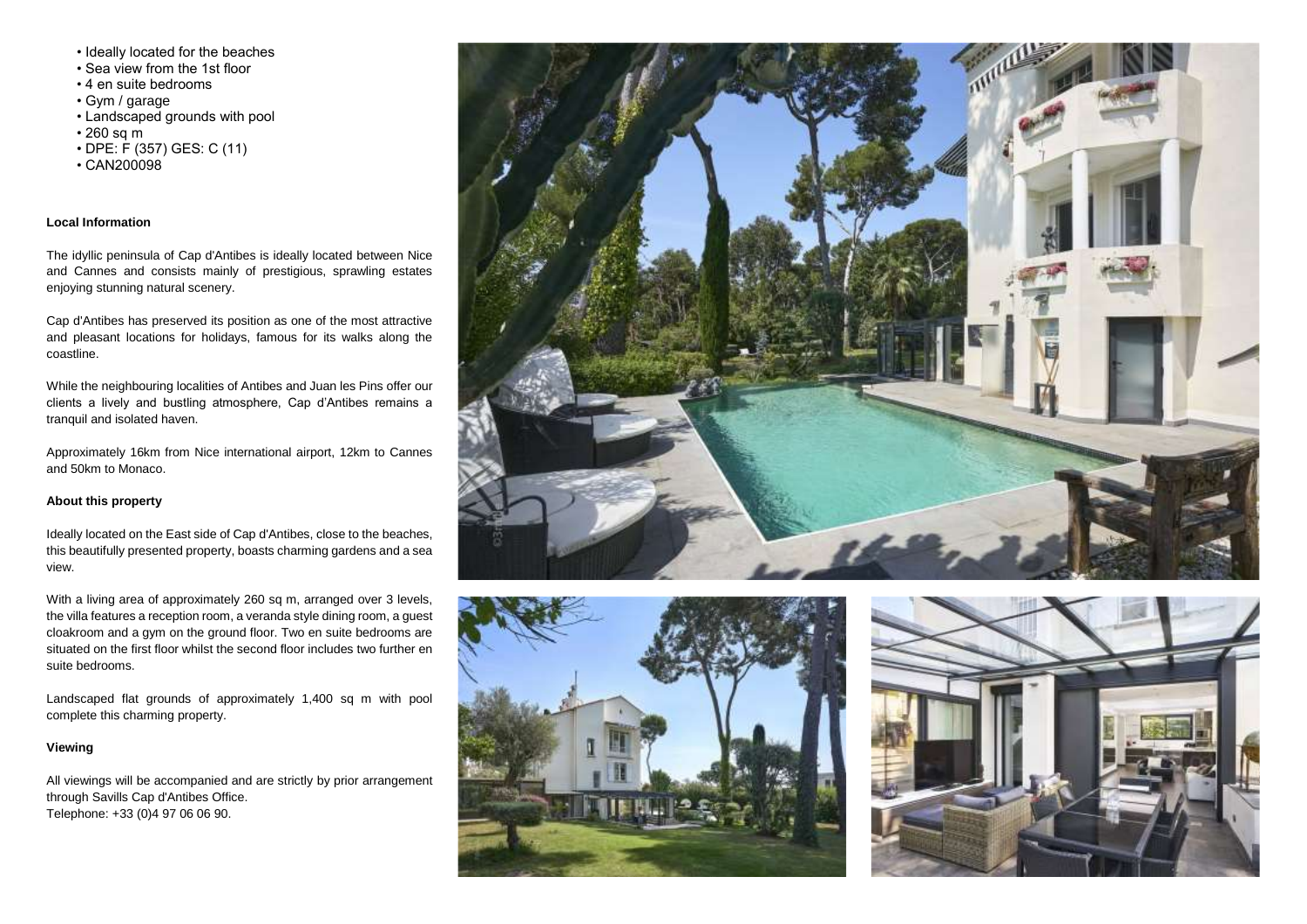